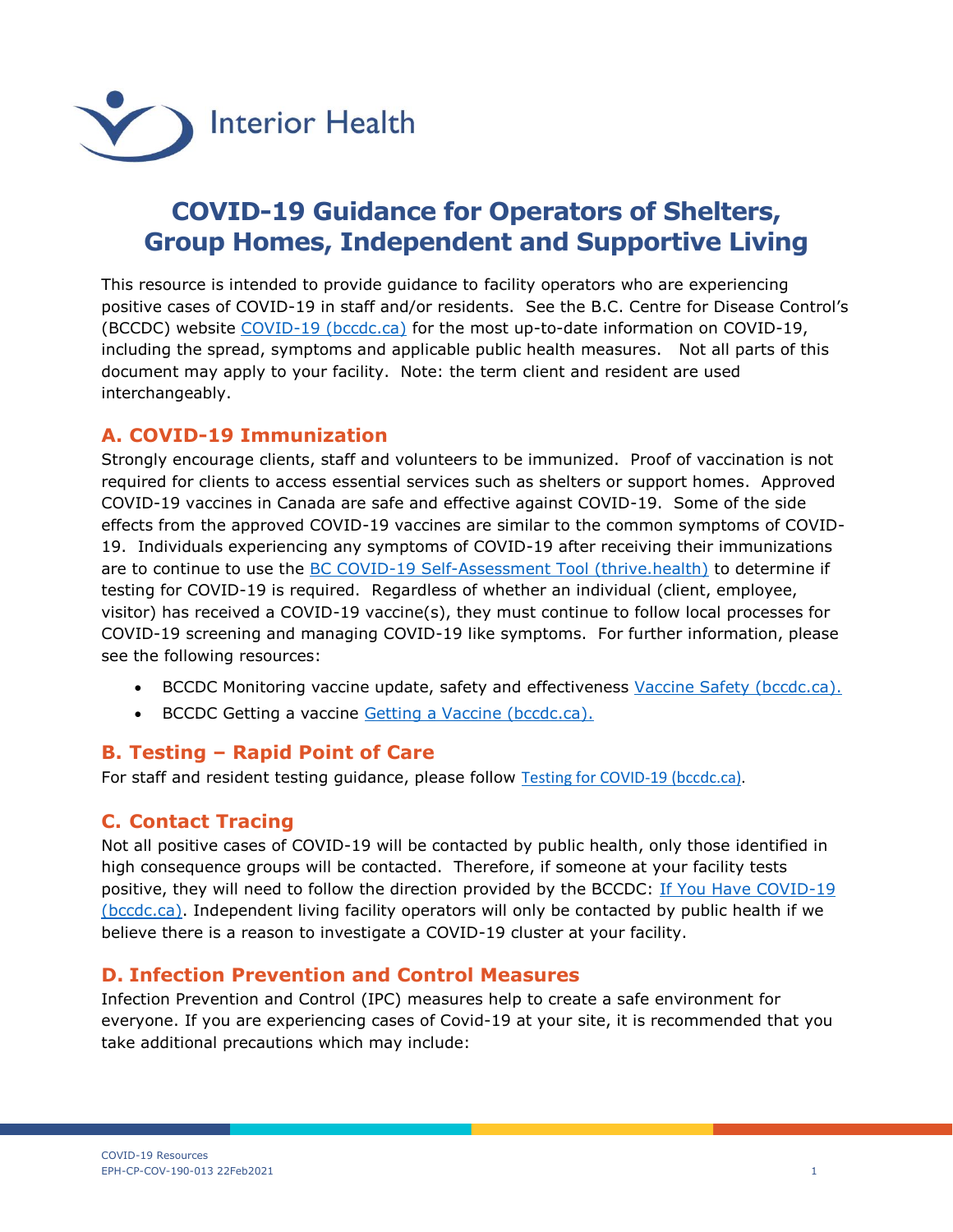#### **Communication**

- Promoting self-monitoring of symptoms amongst clients/residents and staff.
- Notifying visitors that the building is experiencing positive cases. If appropriate, you may wish to notify clients and client families as well. Confidentiality of cases must always be maintained.
- Sharing the When to get tested.pdf (bccdc.ca) by posting in conspicuous locations.
- Encouraging testing for symptomatic individuals. COVID tests can be booked by calling 1-877-740-7747 or online at [Testing Information | COVID-19 | IH \(interiorhealth.ca\).](https://www.interiorhealth.ca/health-and-wellness/disease-outbreaks/covid-19/testing-information)
- Post [Signage and Posters \(bccdc.ca\)](http://www.bccdc.ca/health-professionals/clinical-resources/covid-19-care/signage-posters) that are appropriate for your facility.

## **Modifying Activities**

- Closing common areas until all cases have completed their self isolation period.
- Providing meals on trays to clients in their rooms. If this is not possible, consider assigned seating and/or multiple seatings, or utilize empty rooms and spaces as temporary dining settings.
- Rescheduling planned events and activities.
- Ensure capacity is reduced to allow for appropriate physical distancing in staff areas including in breakrooms, staff offices, and common areas.
- Hold meetings virtually whenever possible.

#### **Staff Cohorting**

- Consider assigning designated staff to support Covid-19 positive residents.
- Consider cohorting staff; this means arranging staff into shifts that always work together to minimize their contact with other staff members.
- Where practical, minimize staff movement between different floors or different areas of the facility.

# **Space Arrangements (Shelters only)**

 In most cases, BC Housing and Interior Health will work with under housed clients to provide safe isolation sites, this is usually in a local hotel. Depending on the number of cases, this may not always be possible.

#### **If you are isolating positive cases in the shelter, consider the following:**

- Individual private rooms are ideal for COVID-19 positive clients. If individual rooms are not available, a COVID-19 isolation area should be set up. If possible, there should be a separate entrance for the isolation area.
- The COVID-19 isolation area needs to be physically separate from the remainder of the shelter. Physical separation can be accomplished with shower curtains, cubicle dividers or other physical separation materials that can be easily cleaned. The physical barrier should be up to the ceiling or at least 2.5 meters tall.
- Under ideal circumstances, beds should be arranged with 2 meter distancing so that clients sleep head-to-toe, instead of head-to-head; however, recognizing the current space limitations in many shelters, the minimum requirement for head to toe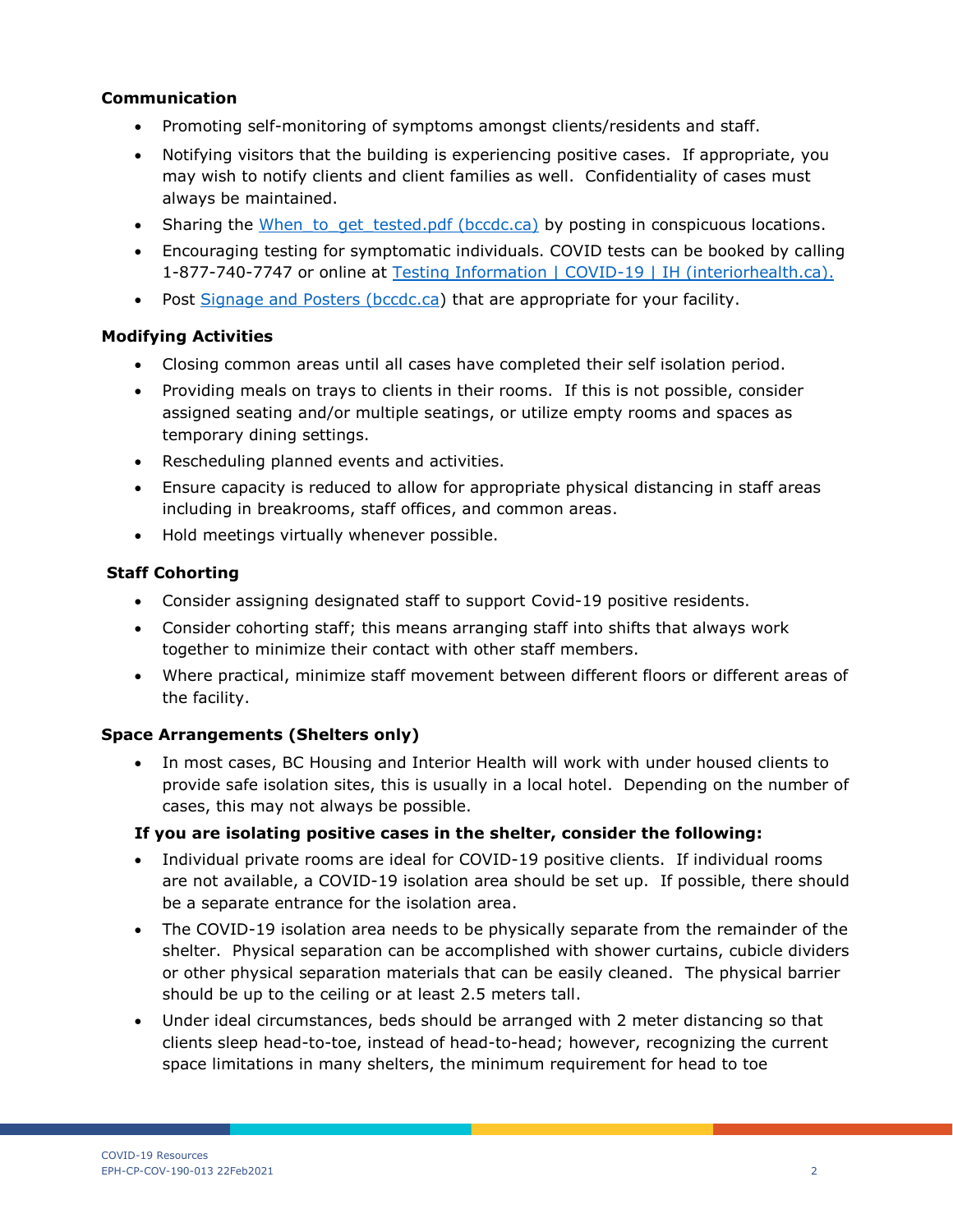placement of mats, cots and beds is 1 metre in emergency shelters, temporary housing, and short-term and long-term transitional facilities/units while sleeping.

- Areas of congregation should be minimized.
- A separate washroom is ideal if available. If not, then a designated COVID-19 washroom stall that is disinfected after each use if possible.
- Separate shower within the COVID-19 area of the shelter or designated block shower times for positive clients, disinfect shower area after use.
- Separate laundry within the COVID-19 area of the shelter or designated laundry times for the positive clients and disinfect laundry area after each use.
- Food brought to COVID-19 area and/or directly to positive residents' bedroom rather than the shelter's shared meal location/dining area.
- Separate Overdose Prevention Spaces (OPS) onsite if possible. If this is not possible, then try to encourage staggered use to prevent overlap between clients from hot/cold zones and ensure cleaning in between.
- Ensure bathrooms and other sinks are adequately stocked with liquid soap and drying materials for handwashing.

## **Isolation Protocols**

- Prepare a plan where the resident can self-isolate. Use a room away from other residents including a separate washroom when possible. If a separate washroom is not available, organize a bathroom schedule. Clean and disinfect after the resident uses it.
- Advise positive residents to stay in their rooms as much as possible.
- Create designated areas outside for positive residents to get some fresh air.
- When possible, meals should be brought to residents who are isolating and collected by staff to be properly washed and sanitized. If this is not possible, considered staggered meal times for residents.
- Provide COVID-19 positive residents with entertainment during their isolation TVs, movies, video games, books, coloring books, puzzles and treats (popcorn, candies).
- Incentives should be considered to keep COVID-19 positive clients in isolation. If a COVID-19 positive client leaves the site, encourage them to wear a mask and return as soon as possible to their isolation.

#### **Enhanced Cleaning, Sanitizing, and Disinfecting**

- Cleaning and disinfection of all common touch surfaces and common areas at a minimum of twice daily. A disinfectant and/or sanitizer approved by Health Canada to be effective against COVID-19 should be used. [Hard-surface disinfectants and hand sanitizers (COVID-19): List of disinfectants and/or sanitizers with evidence for use [against COVID-19 -](https://www.canada.ca/en/health-canada/services/drugs-health-products/disinfectants/covid-19/list.html) Canada.ca].
- Using disinfectants and/or sanitizers in accordance with manufacturer's instructions including utilizing an appropriate contact time and the use of test strips to ensure appropriate concentration is being used.